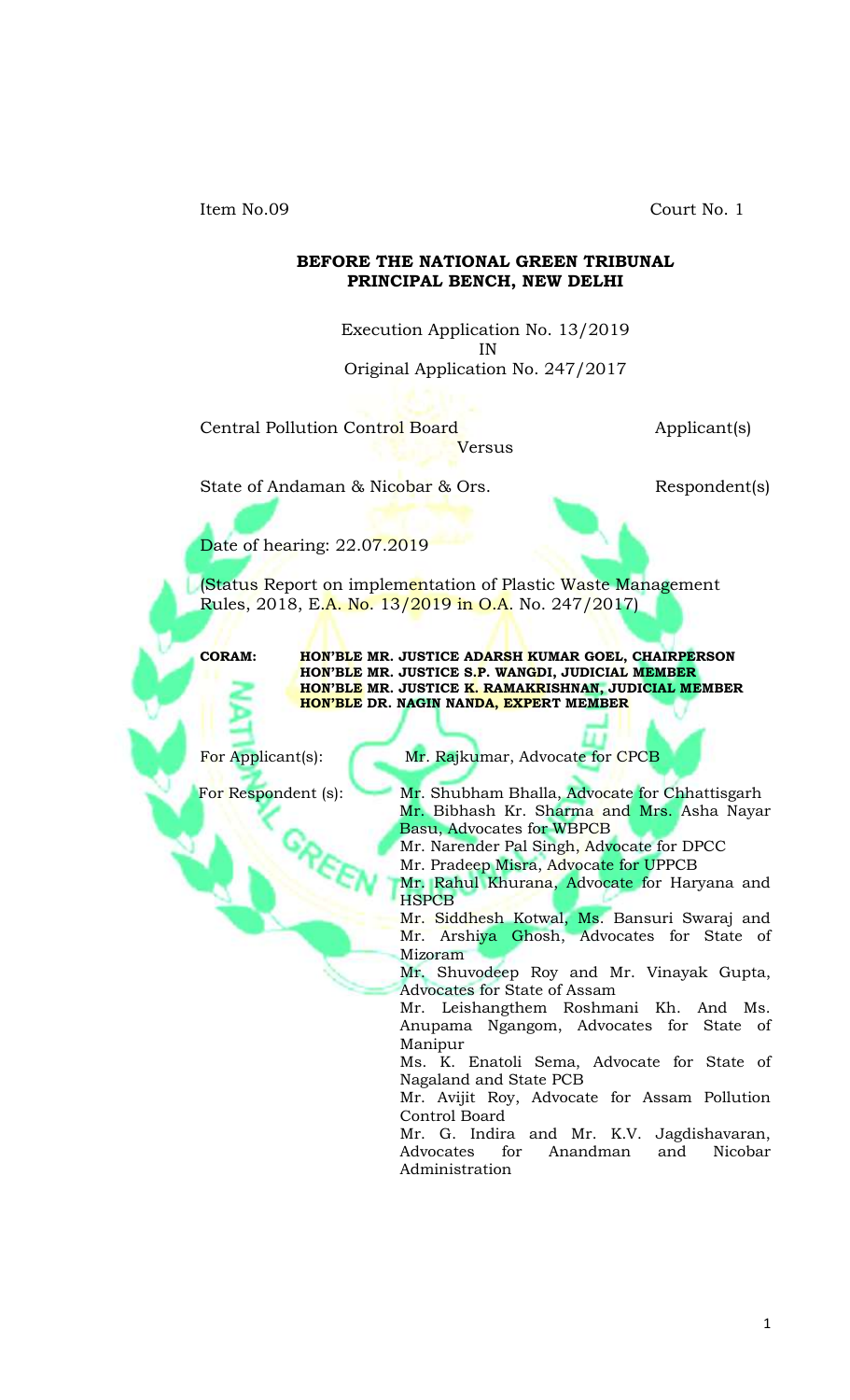Ms. Sharmishtha Shukla, Advocate for Arunachal PCB

Mr. Neginder Benipal, Advocate for State of Punjab

Mr. Jai Dehadrai and Mr. S.S. Rebello, Advocates for Goa State PCB

Ms. Ruchira Gupta, Advocate for Goa State Urban Development Municipal Administration

Ms. Gayatri Gulati and Mr. TVS Raghavendra Sreyas, Advocates for Andhra Pradesh Pollution Control Board

Mr. Dhananjay Baijal, Advocate for Telangana State PCB

Mr. Soumyajit Pani and Mr. Chittranjan Singh, Advocates for State of Odisha



- 1. The issue for consideration is the implementation of Plastic Waste Management Rules, 2016 (PWM Rules) and directions issued by the CPCB on 30.06.2016 to implement the thickness norms for carry bags, constitution of squads for vigilance, preventing littering of plastic waste in public, submission of annual reports and action plan for management, quantification and characterization in every city/town of all the States/UTs.
- 2. On 12.03.2019, we noted the stand of the CPCB that States are not furnishing information and not taking steps to take preventive and regulatory measures envisaged under the PWM Rules. Though, ban was imposed on the use of plastic carry bags etc. in many States, the same was not enforced. Burning of plastic waste was continuing, apart from littering of plastic waste on railway tracks, bus stations etc.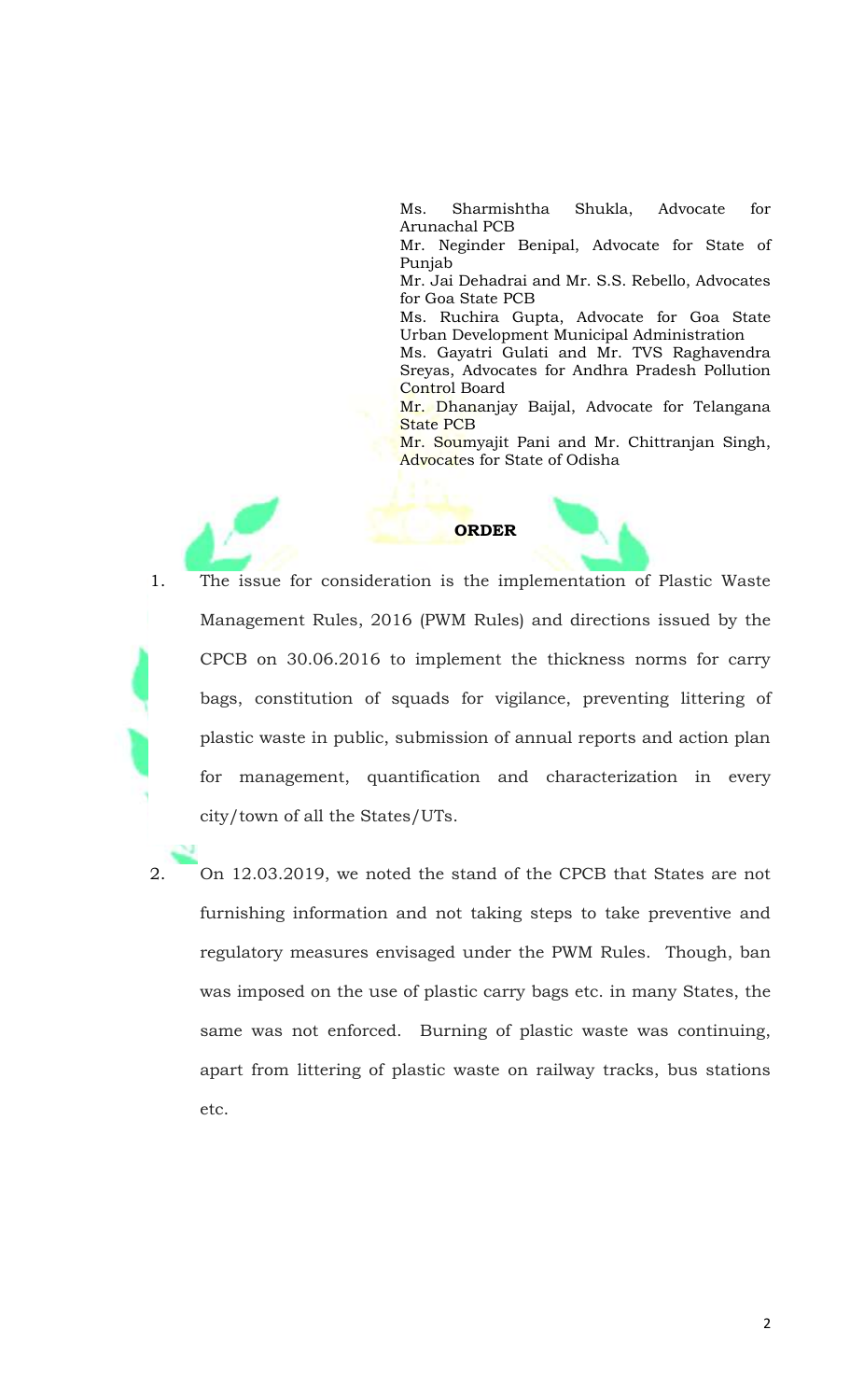- 3. Accordingly, the Tribunal directed the States/UTs to ensure compliance of the PWM Rules requiring furnishing of reports as well as taking other steps. In default, the defaulting States were to be required to pay compensation  $\varphi$  Rs. 1 Crore per month after 01.05.2019. CPCB was to furnish status of compliance.
- 4. As per report of the CPCB filed on 30.05.2019, annual reports have not been submitted by States of Haryana, Jharkhand, Lakshadweep and Mizoram till 30.04.2019.
- 5. Following further observations/recommendations have been made by the CPCB in its report:-



## *"2.4 Details of Plastic Waste Management as per Provisions 5, 6 and 9 of PWM Rules, 2016, as amended, 2018:*

- *a. Seven (7) States/UTs namely; Bihar, Daman Diu and Dadra Nagar Haveli, J&K, Maharashtra, Manipur, Sikkim and Uttarakhand have not submitted the details in the matter.*
- *b. Ten (10) States/UTs namely Andhra Pradesh, Chhattisgarh, Gujarat, Himachal Pradesh, Karnataka, Madhya Pradesh, Meghalaya, Odisha, Rajasthan and Tamil Nadu are sending the collected plastic waste to cement plants for co-processing.*
- *c. 12 States/UTs namely Andhra Pradesh, Assam, Himachal Pradesh, Karnataka, Kerala, Madhya Pradesh, Orissa, Nagaland, Tamil Nadu, Telangana, Puducherry and West Bengal are using plastic waste for polymer bitumen road construction.*
- *d. Further, some of the States/UTs namely Chandigarh, Delhi, Karnataka & Madhya Pradesh are using the plastic waste for waste to energy and oil production.*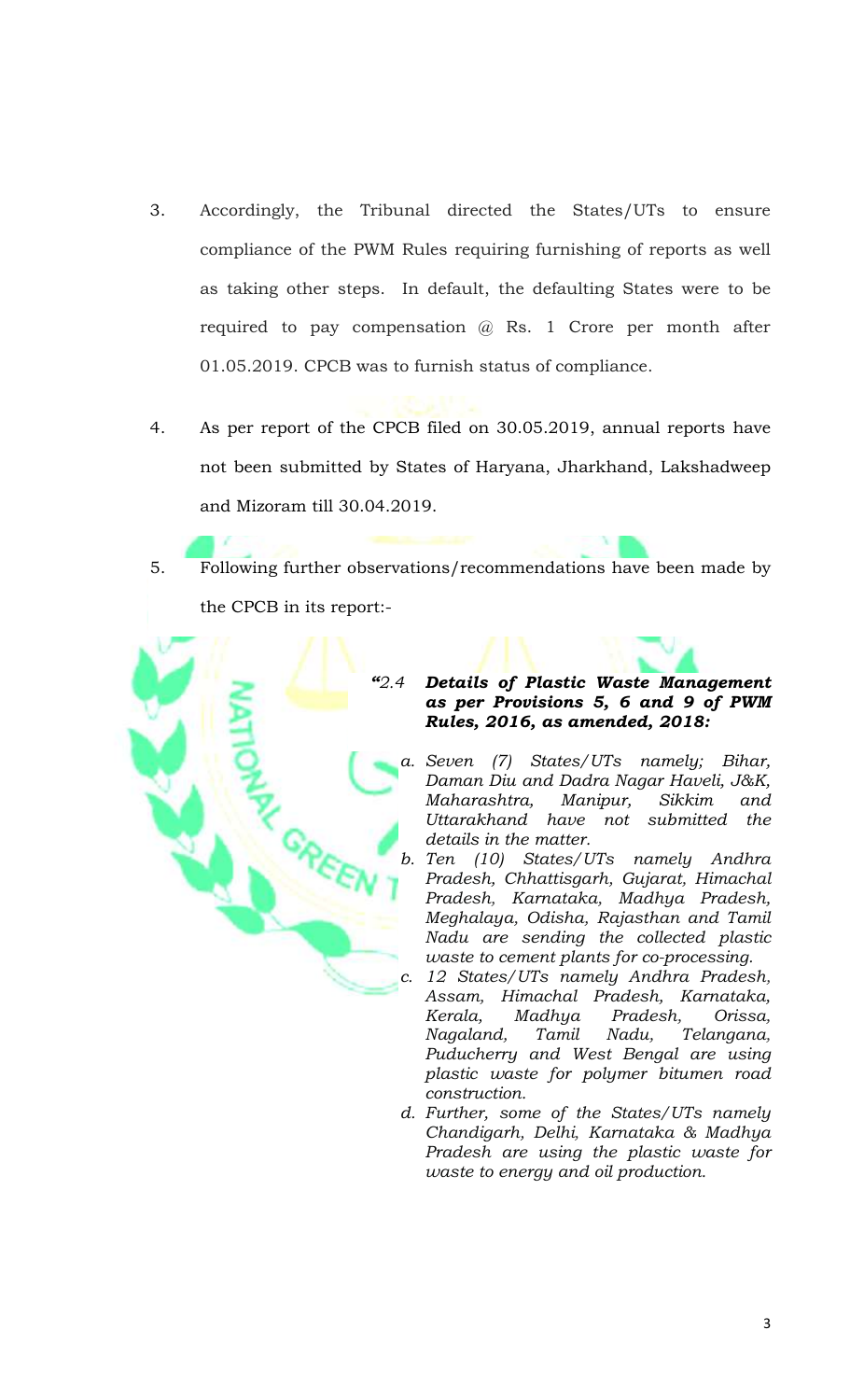- *2.5 Complete/Partial Ban on carry bags/products:- 18 States/UTs have imposed complete ban on plastic carry bags/products. Besides 5 States namely Andhra Pradesh, Gujarat, Jammu & Kashmir, Kerala and West Bengal have imposed the partial ban on plastic carry bags/products at religious/historical places. Further, 7 States/UTs namely Assam, Bihar, Goa, Manipur, Meghalaya, Puducherry & Telangana have not imposed the ban on plastic carry bags/products. Odisha has not provided any details in this regard.*
- *2.8 Status of marking & labelling on carry bags/products: As per provision '11' of PWM Rules, 2016, as amended, 2018, proper marking & labelling on carrybags/products by the producers & Brand owners. There are 18 States/UTs which have complied with Rule and 2 States/UTs namely Bihar & Uttar Pradesh which have partially complied with the Rules. Besides, there are 10 States/UTs which have not provided the information in this regard. Further, there is no plastic manufacturing in unit Chandigarh.*

*2.9 No. of violations & action taken on noncompliance of Rules: As per provision '12' of PWM Rules, 2016, as amended, 2018, "the prescribed Authorities for implementation of Rules", 16 States/UTs have imposed fine, issued notices & closure directions to the defaulters in their respective State/UT. These are namely Chandigarh, Daman Diu Dadra & Nagar Haveli (DDDNH), Delhi, Gujarat, Himachal Pradesh, Jammu & Kashmir, Karnataka, Kerala, Madhya Pradesh, Maharashtra, Manipur, Punjab, Puducherry, Tamil Nadu, Telangana & Tripura. Further, there are no violations in 10 States/UTs. 5 States/UTs namely Andaman & Nicobar Islands, Arunachal Pradesh, Sikkim, Uttar Pradesh and Uttarakhand have not submitted the information in this regard.*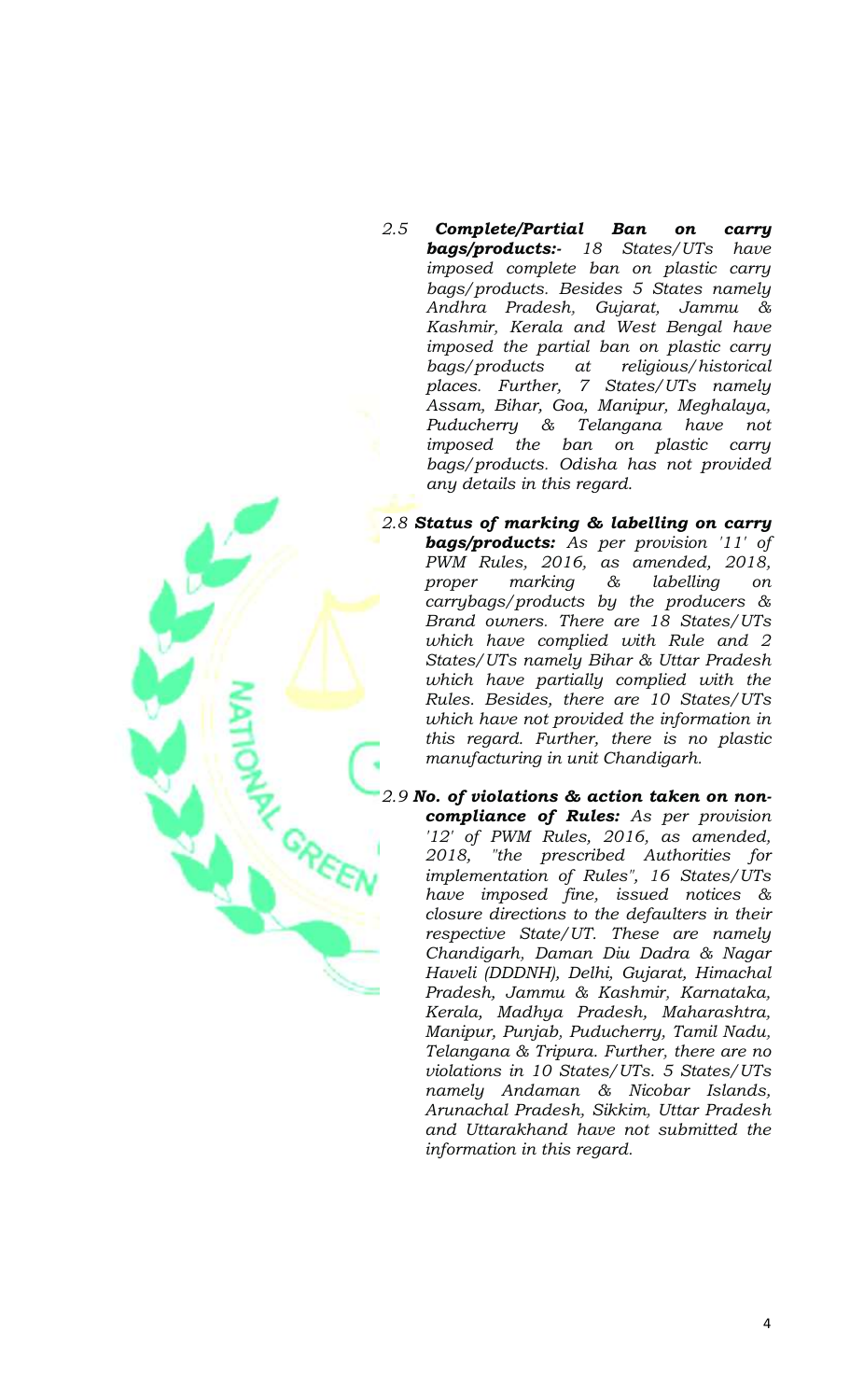*2.10 Status of submission of AR by ULBs to SPCBs/PCCs: Most of the Urban Local Bodies have failed to submit the information to SPCBs/PCCs. The list of no. of ULBs have submitted and not submitted is given in the below table:*

| S.  | Name of the               | Submission of AR by       |            |
|-----|---------------------------|---------------------------|------------|
| No. | SPCB/PCC                  | <b>ULBs to SPCBs/PCCs</b> |            |
|     |                           | No.<br>оf                 | No.<br>оf  |
|     |                           | ULBs                      | ULBs<br>no |
|     |                           | submitted                 | submitted  |
| 1.  | Bihar                     | 3                         | 138        |
| 2.  | Delhi                     | 3                         | 5          |
| 3.  | J&K                       | 20                        | 80         |
| 4.  | Kerala                    | 30                        | 63         |
| 5.  | Madhya                    | 106                       | 272        |
|     | Pradesh                   |                           |            |
| б.  | Maharashtra               | 1                         | 240        |
| 7.  | Odisha                    | 25                        | 89         |
| 8.  | Puducherry                | 5                         | 5          |
| 9.  | Uttar                     | <b>Not</b>                | 653        |
|     | Pradesh                   | provided                  |            |
| 10. | <mark>Uttarak</mark> hand | <b>Not</b>                | 101        |
|     |                           | provided                  |            |

## *3. Recommendations:*

- *1. SPCBs/PCCs shall ensure that Annual Report on implementation of PWM Rules, 2016, as amended, 2018 is complete in all respect as per Form-VI and submitted timely to CPCB i.e. on 31st July each year along with Action plan.*
- *2. SPCBs/PCCs should direct to UDDs to ensure setting-up of collection, source segregation& disposal system for plastic waste.*
- *3. SPCBs/PCCs shall provide the details such as quantification, characterization & disposal methods of plastic waste. The details of disposed plastic waste should be provided to CPCB.*
- *4. SPCBs/PCCs should also ensure that no unregistered plastic manufacturing/recycling units is in operation & no unit is running m nonconforming/ residential areas. Besides, it is also to be ensured that plastic carrybags /films <50microns thickness*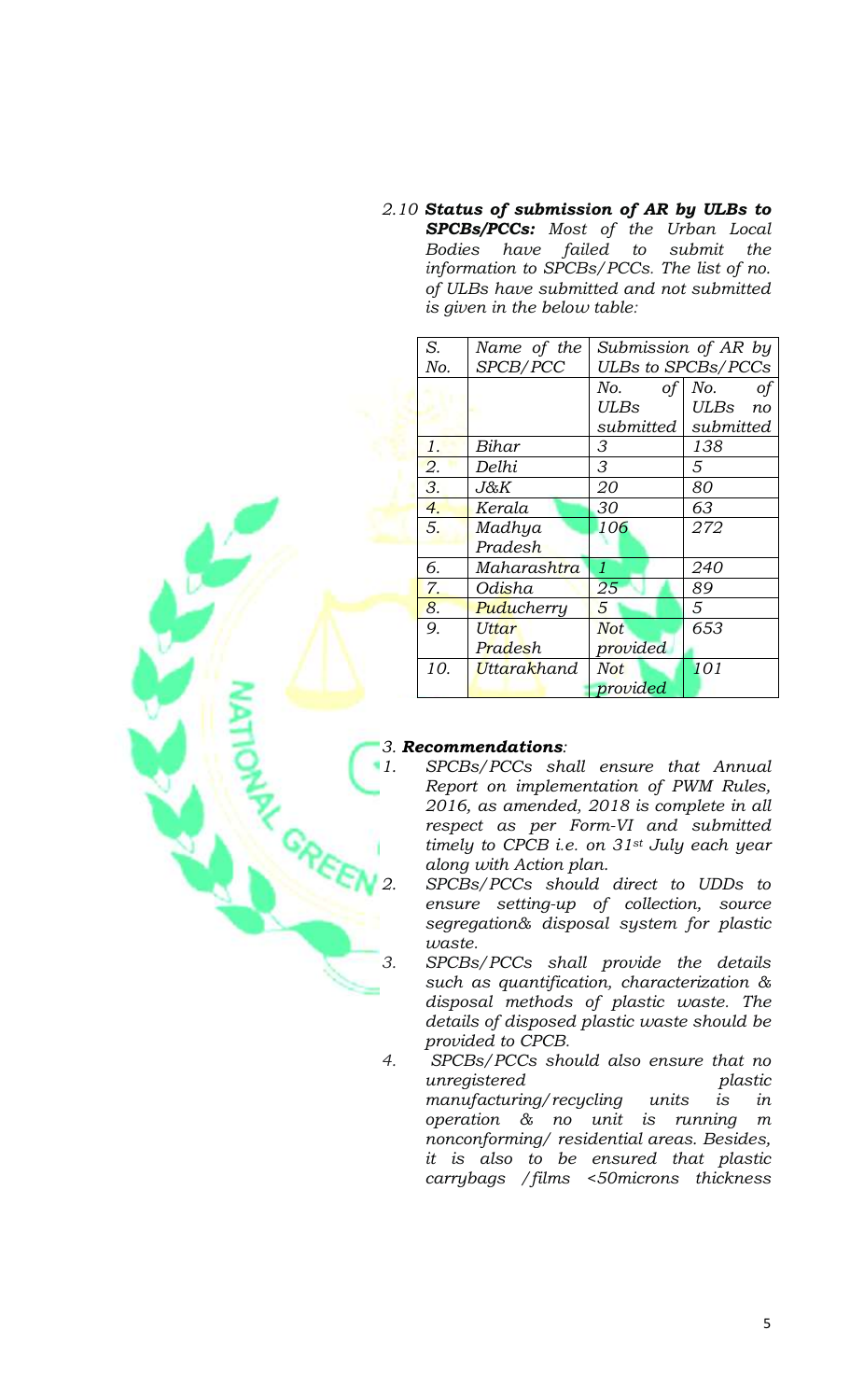*should not be manufactured, stocked, sold and used in cities/towns.*

- *5. SPCBs/PCCs, UDDs shall ensure to promote compostable carry bags certified by CPCB.*
- *6. SPCBs/PCCs and Municipalities should constitute squad to check illegal manufacturing, stocking, sale of <50microns thickness plastic carry bags and uncertified compostable carry bags/products in the market.*
- *7. SPCBs/PCCs and UDDs to ensure prohibit litter of plastic waste at historical, religious, public places and dumping of plastic waste on drains, river, banks & sea beaches is prohibited.*
- *8. SPCBs/PCCs and UDDs to prohibit ensure open burning of plastic waste*

## *3.0 Action Plan:*

*The Action Plan for plastic Waste Management Rules has been submitted by 12 States/UTs namely Chhattisgarh, Delhi, Himachal Pradesh, Kerala, Madhya Pradesh, Meghalaya, Punjab, Telangana, Tripura and Andaman & Nicobar Islands, Daman Diu & Dadra Nagar Haveli and Puducherry."*

6. The concerned States/ UTs may now take further action meeting the gaps pointed out above as per the timeline laid down under the PWM Rules. The CPCB may monitor the same and furnish its further status report by 30.09.2019 by e-mail at judicial-ngt@gov.in The recovery of compensation for the delay in compliance timeline will be considered on the next date.

List again on 16.10.2019.

Adarsh Kumar Goel, CP